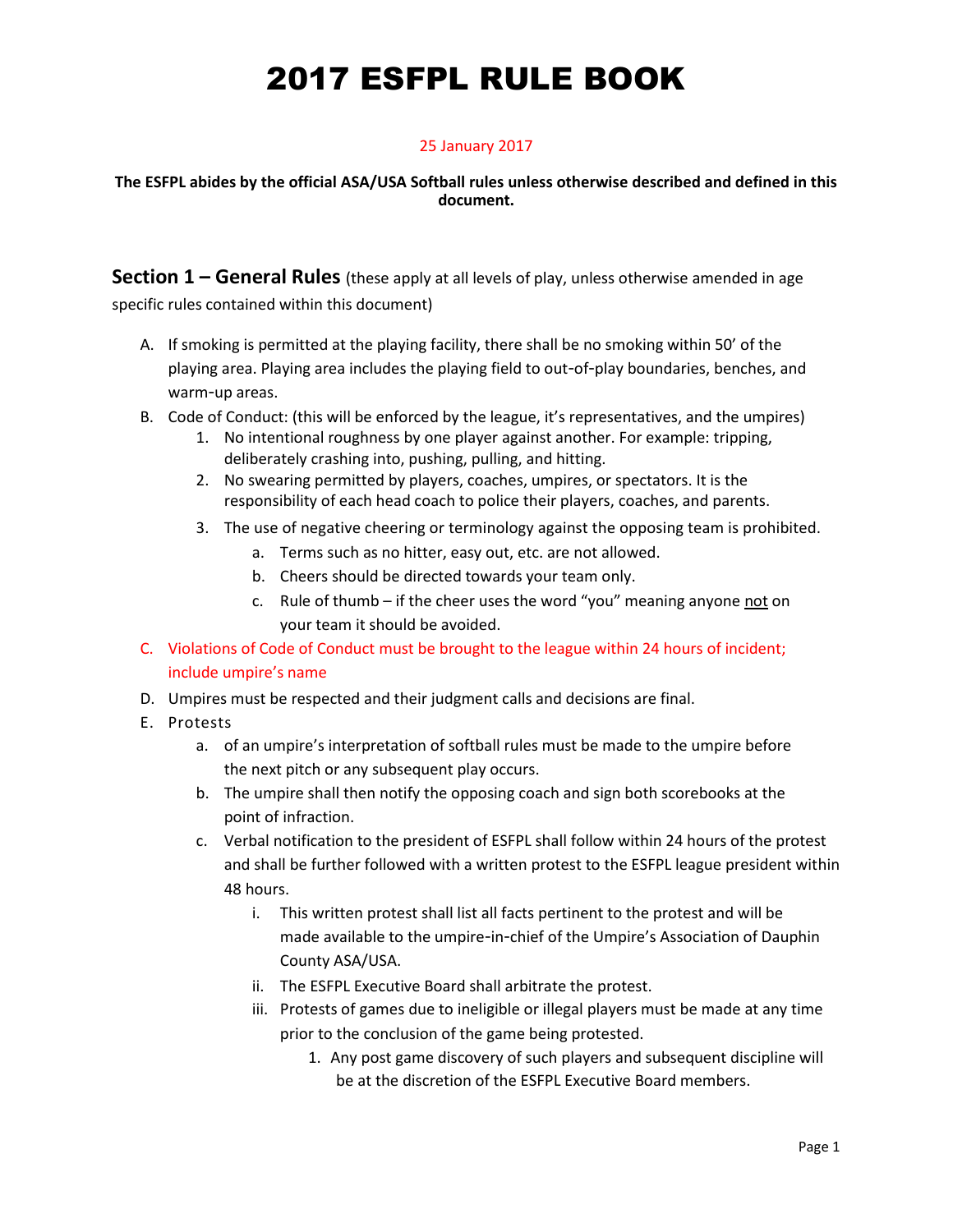- iv. In a protested game where the protest is upheld, the game will resume at the point of protest.
- F. Coaches and players may not throw any equipment. Players throwing a bat: the first time is a team warning. The second time any player throws a bat the batter OUT – dead ball (no play).
- G. Only players, coaches, bat boys/girls and team officials may occupy players' benches during a game.
- H. Players may not wear any jewelry (except medical bracelets).
- I. Players must wear sneaker type footwear. No metal cleats (rubber cleats are permitted).
- J. Players must wear NOCSAE approved batting helmets with face guards when they are batting or base running.
- K. The catcher must wear full catcher's gear. The catcher's helmet must be NOCSAE approved, and if it is any type of mask other than a goalie style mask it must have a throat guard installed.
- L. Only ASA 2004 certified softball bats or newer may be used.
	- a. If a bat does not have a visible ASA/USA logo it may not be used.
	- b. Bats with any cracks or significant damage may not be used.
- M. Uniforms will consist of at least matching shirts, with the exception of swing players. Swing players should be denoted on team roster.
	- a. No optic yellow or optic green color is allowed to be used in uniforms, gloves, or other equipment.
- N. Home teams will supply one new and one fairly new game ball for each home game.
- O. Score books must be kept by each team to record each game (except for tee softball).
	- a. In the event of a scoring dispute, the home team score book will be the official score book.
	- b. It is the responsibility of the home team to report scores to the league commissioner.
- P. A team may field a maximum of 10 players, and a minimum of 8 players. Games will be forfeited if a team cannot field 8 players (except for tee softball which must field a minimum of 5 players).
	- a. Players must be on the team roster
	- b. Rosters may not be changed beginning on the  $2^{nd}$  Saturday of the official start date for the season. All changes must be reported to the President of the ESFPL prior to players participating in games or the deadline for the respective season.
	- c. Teams must list "call up" players on their official rosters.
	- d. Rosters are due to ESFPL prior to the start of the season, as directed by the league calendar.
- Q. An official line-up using the full name and jersey number must be presented to the coach or scorekeeper of the opposing team prior to the start of the game.
	- a. When players are added or dropped from the line-up the opposing coach/scorekeeper should be notified in the inning the change occurs.
	- b. No players to be added after the conclusion of the  $2^{nd}$  inning.
		- i Inning is concluded at the recording of the  $3<sup>rd</sup>$  out in the bottom of said inning.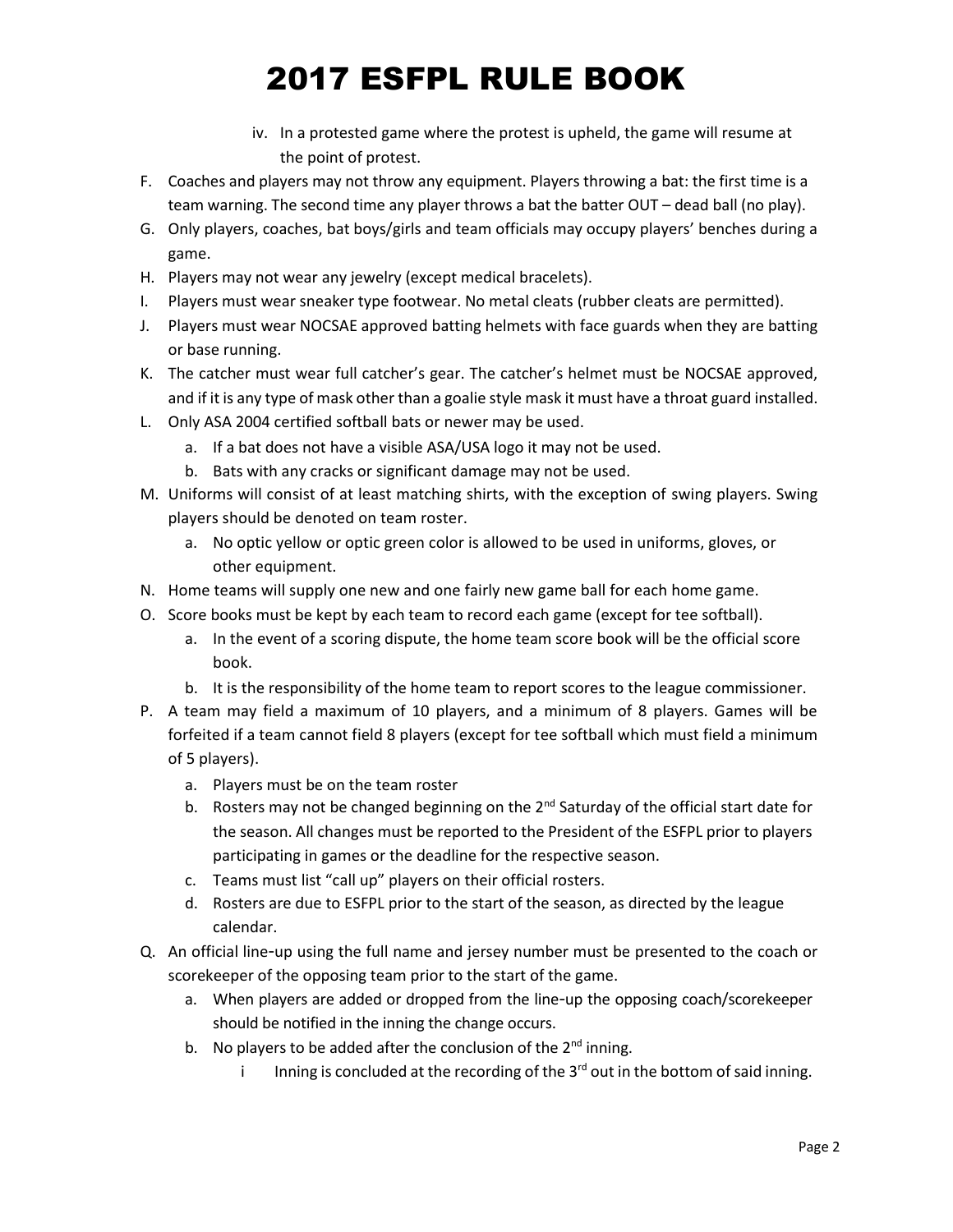- c. The ESFPL Executive Board reserves the right to request proof of age of player by birth certificate. Requests for proof of age should be made within 24 hours after completion of game.
- R. Bases shall be set at 60 feet (except for tee softball which is 45 feet). A double first base should be utilized unless the field is not equipped with one. Break away bases should be used for first base (when a double base is not being used), second base, and third base.
- S. Pitchers may pitch per ASA/USA or PIAA rules.
	- a. A back step is allowed in PIAA.
- T. One pitch constitutes an inning pitched by any individual pitcher. If two or more pitchers are used to pitch in the same inning, they would all be considered to have pitched a full inning each.
- U. New pitchers entering a game or existing pitchers between innings may take a maximum of 5 pitches to warm up. Exception: If a pitcher is replaced due to injury while on defense, the incoming pitcher is allowed to take a maximum of 10 pitches.
- V. A courtesy runner may be used for both the catcher and pitcher in the same inning.
	- a. The courtesy runner should be the last player to make an out that is available.
	- b. The player to be replaced must be the player that will be playing either pitcher or catcher when their team takes the field for the next  $\frac{1}{2}$  inning.
	- c. If a player is injured while batting a courtesy runner may also be used. Runner is to be player who was recorded as the previous out.
- W. When a pitched ball is not swung at nor called a strike by the umpire touches any part of the batter's person or clothing *even if the ball strikes the ground before hitting the batter*, it is a dead ball and the runner will be awarded first base.
- X. Bunting is allowed at all levels with the exception of tee softball.
- Y. Runners must attempt to avoid collisions, or they will be called out.
- Z. Bases must not be blocked by the fielders and must be accessible to the base runner. (unless they possess the ball and are trying to make an out at that base), **See ASA/USA rule on Obstruction.**
- AA. Two bases for an overthrow that goes out of play, unless otherwise specified in age appropriate rules.
	- a. Runners are awarded the base they were going to at the time the throw was released, plus one additional base.
	- b. Only exception is a wild pitch in which case the runners are only awarded one base.
- BB. Run ahead rule (except for tee softball and 8U): If any team is leading by 15 runs after the 4th inning or 12 runs after the  $5<sup>th</sup>$  inning the game is over. The home team does not have to bat in the last half inning if they have already met the runs required to end the game.
- CC. International tie breaking rules are to be used for all levels when a complete game is reached, the score is tie, and the time limit has not expired. If time has expired and the score is tie, the score remains as such (with the lone exception being playoff games where a winner is necessary to advance).
- DD.Games are to be stopped in case of darkness and inclement weather or in accordance with the ESFPL and ASA/USA Lightning policy. If a game cannot be resumed, it is officially over if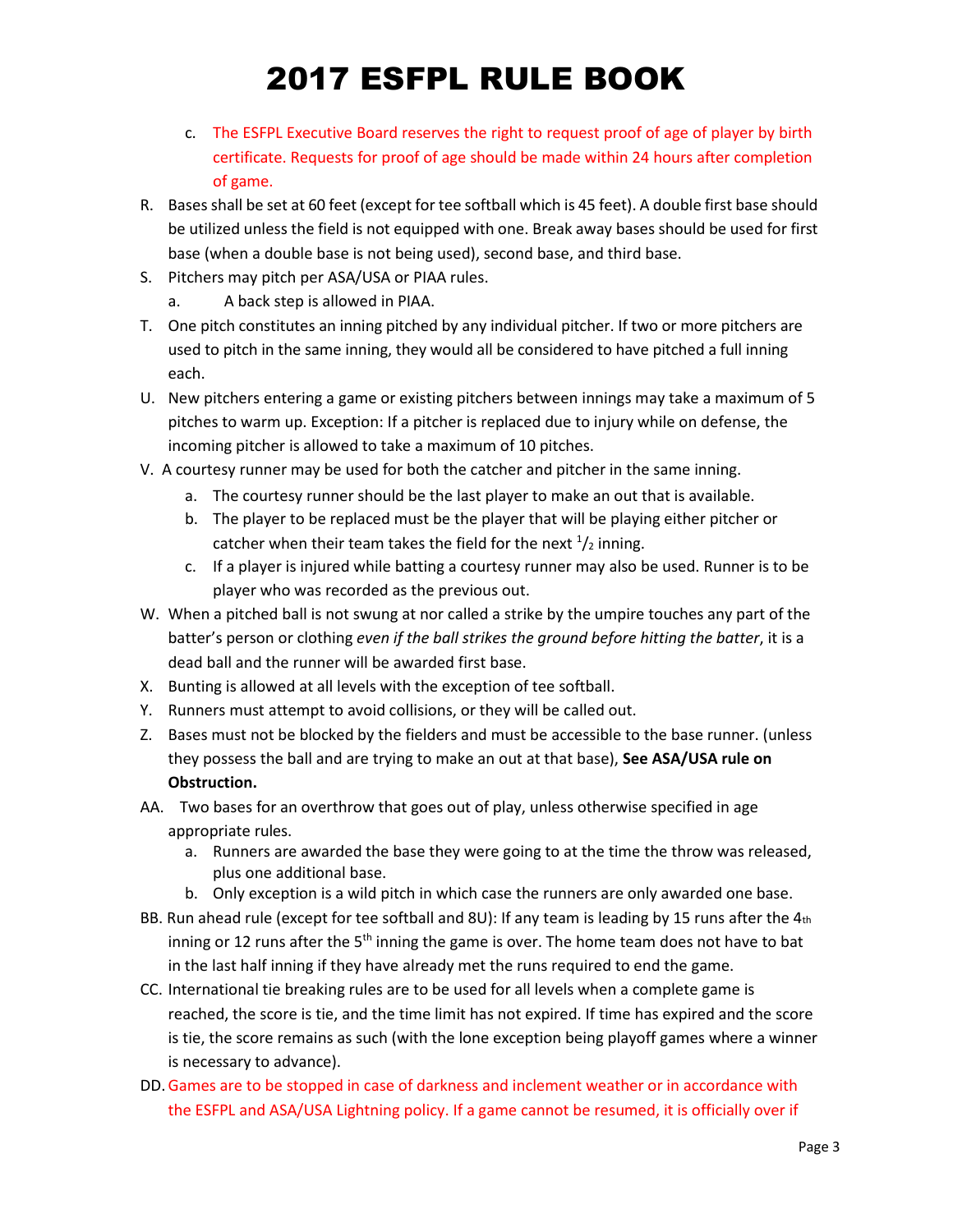the losing team has batted at least 4 innings. The score will revert to the last full inning. The ASA/USA umpire will decide if the game shall continue or not.

- EE. If a game is called before it is official, it must be played from the beginning when it is made up.
- FF. Rainouts during the playoffs must be played the next day unless that next day is a Friday, Saturday, or Sunday. In other words, if a game is rained out on Thursday, either team has the option to say they can't play until Monday. If a team can't play the makeup game on Monday, they will have to forfeit.
- GG.It is mandatory for both coaches & the umpire (when used) to have a meeting at home plate before the start of every game. At this meeting, an official start time must be established to allow for enforcement of time limits and last inning run rules. The umpire must read the ESFPL Code of Conduct Card (Section 1, B) to both head coaches and team captains. Rules for the level of play should be reviewed at this meeting as well.
- HH. Rescheduling Games-- can only be postponed due to weather or field conditions.
	- i. The home team must let the league know the reschedule date of any rained out game within 7 days of its original date. It is the home team's responsibility to report to the league AND the umpire scheduler when a game is to be postponed due to weather.
	- ii. If opposing coaches cannot reschedule a game within the above time period, any concerned team may notify the president. The president shall then decide the date and time the game should be played. His decision shall be binding and final.
	- iii. The original home team shall supply softballs and pay the umpires.
	- iv. Games may only be rescheduled for other reasons if the league is given a one week notice.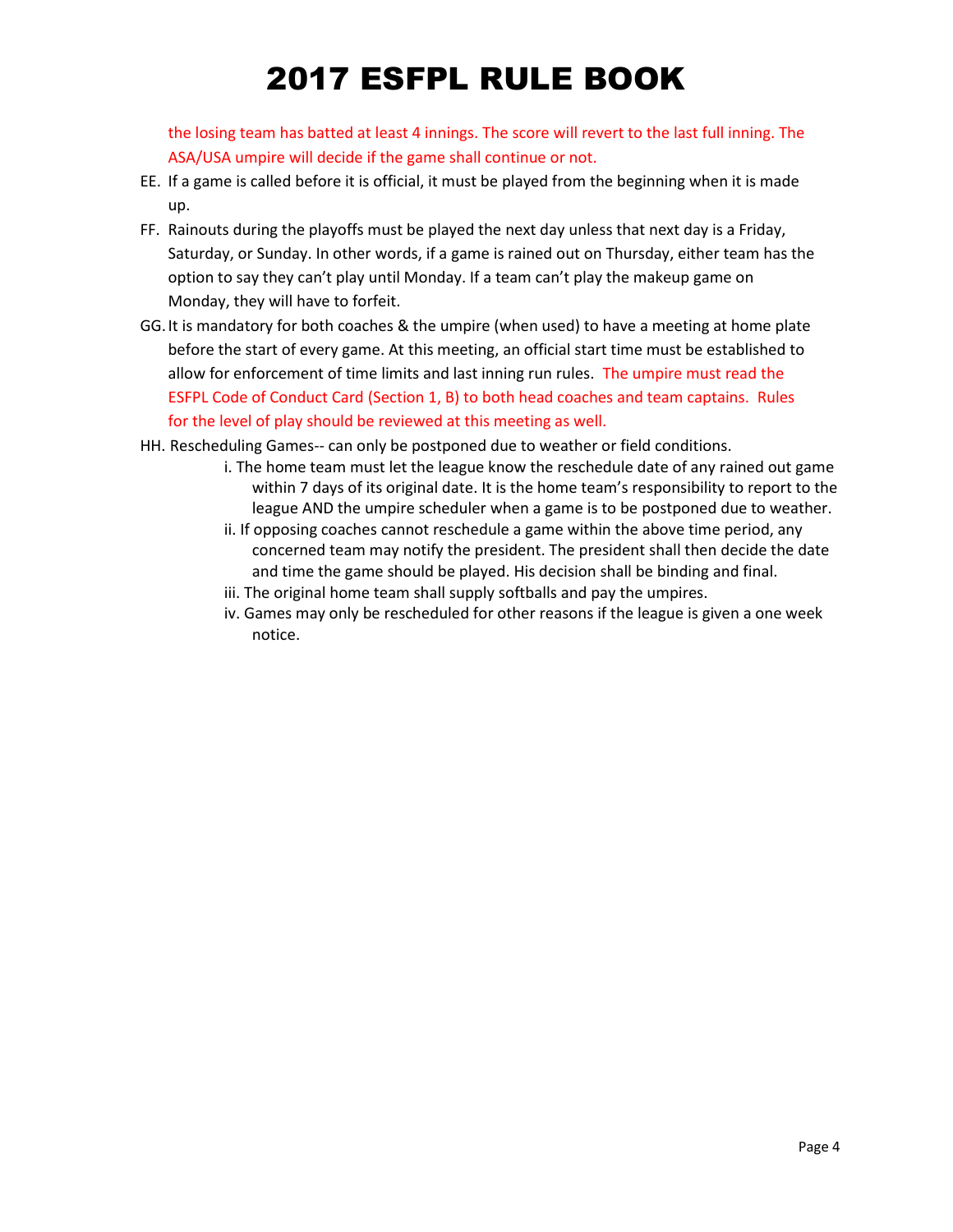#### **Section 2 – Tee Softball** (these rules apply only to this level of play)

- A. Games will start at 6:15 on weekdays, or at a previously agreed upon time on weekends.
- B. There will be 1 batting order for the entire game in which every player will bat.
- C. A team may field 12 players, with only 5 players in the infield beside the pitcher and catcher. They must have a minimum of 5 players to start a game.
- D. Coaches may be on the field to direct their defense.
- E. When a throw from the outfield reaches the infield, runners may not advance beyond the base they were headed towards.
- F. A half inning will end when a team has recorded 3 runs or 3 outs are made.
- G. Tee softball games will end 1 hour after the start of the game.
- H. All games end in a tie (score should not be kept).
- I. Base runners must stay on base until the ball is hit.
- J. Batters will hit from the tee at all times. A coach from the team batting will assist them.
- K. A ball hit from the tee must travel 6 feet in fair territory or it is considered a foul ball.
- L. Bases will be 45 feet apart. A double first base is optional but not required.
- M. Tee ball or ASA/USA softball bats may be used. Baseball or wooden bats are not permitted.
- N. Every player must play a minimum of 3 innings in the field. A player may be added to the lineup if they come late, even if they can't meet the minimum play for that game.
- O. Game balls must be an Easton synthetic leather Incredi-ball, Wilson or Diamond RIF-1. The ball shall be 11-inch optic yellow, neon or white with red stitch.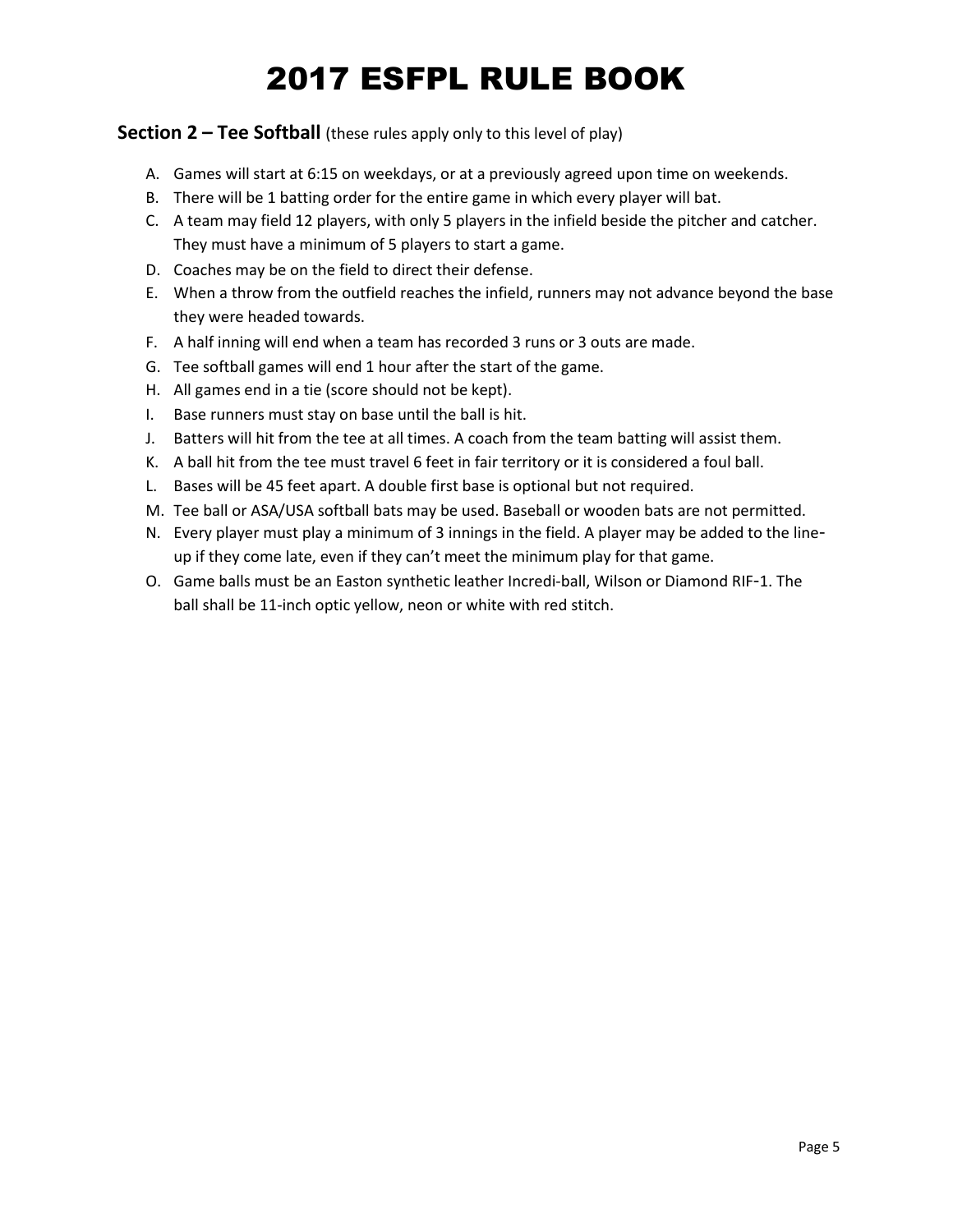### **Section 3 – 8U Softball** (these rules apply only to this level of play)

- A. Games are to be 6 innings and will start at 6:00 or 6:15 on weekdays, or at a previously agreed upon time on the weekend. The visiting team must be given the opportunity to use the infield for at least 15 minutes prior to each game. Once the game clock reaches 1 hour and 15 minutes, the inning currently in progress will be completed, and the very next inning will be the last inning (see rule C for last inning rules).
- B. Every player present for a game is in the batting line-up whether they are in the field or not. Thus, all players will bat and 10 at a time will play the field. Every player must play a minimum of 3 innings in the field. This rule is waived in shortened games. There is no penalty for a player that has to leave a game prior to its conclusion. The team with the missing player must notify the other team of the player's absence and that player's spot in the line-up is skipped. Late arriving players may be added to the end of the lineup up to the conclusion of the  $2^{nd}$  inning. When adding players after the start of the game they must be placed at the end of the lineup, even if the team has not batted thru the lineup yet.
- C. A half inning will end when a team scores 3 runs or makes 3 outs. In the last inning of play, either the  $6<sup>th</sup>$  inning or as determined by the time limit (see rule A), a team may score up to 5 runs or make 3 outs. The 5-run allowance does not apply to an unexpectedly shortened game.
- D. It is the responsibility of the home team to provide an umpire (which should be positioned in the field).
- E. Batters will be given up to 6 pitches or 3 swinging strikes, whichever comes first. There are no walks.
- F. A batter hit by a pitch WILL NOT be awarded first base.
	- a. If batter is unable to continue due to injury, there will be no penalty or out recorded. The next batter in the lineup will bat.
- G. Base stealing is not allowed.
- H. No infield fly rule.
- I. Once a runner reaches base they may only advance to another base or score on a live hit ball. Runners may not lead off a base, and can only leave the base when contact is made by the batter.
- J. The defense will consist of a pitcher, a catcher, four infielders, and four outfielders positioned at least 10 feet behind the base paths. The outfielders may not participate in the primary play at a base – defined as: Outfielders may throw to a base to get an out, but may not receive the throw.
- K. Pitching a player must be assigned to pitch each inning of defensive play according to following rules
	- a. player may only pitch a max of 2 innings/game
	- b. player throws first 3 pitches, if ball is not hit within these pitches, coach will finish the 6 pitch limit per batter
	- c. pitcher MUST wear mask or batting helmet
- L. Batter player has 6 pitches in which she tries to hit ball, no walks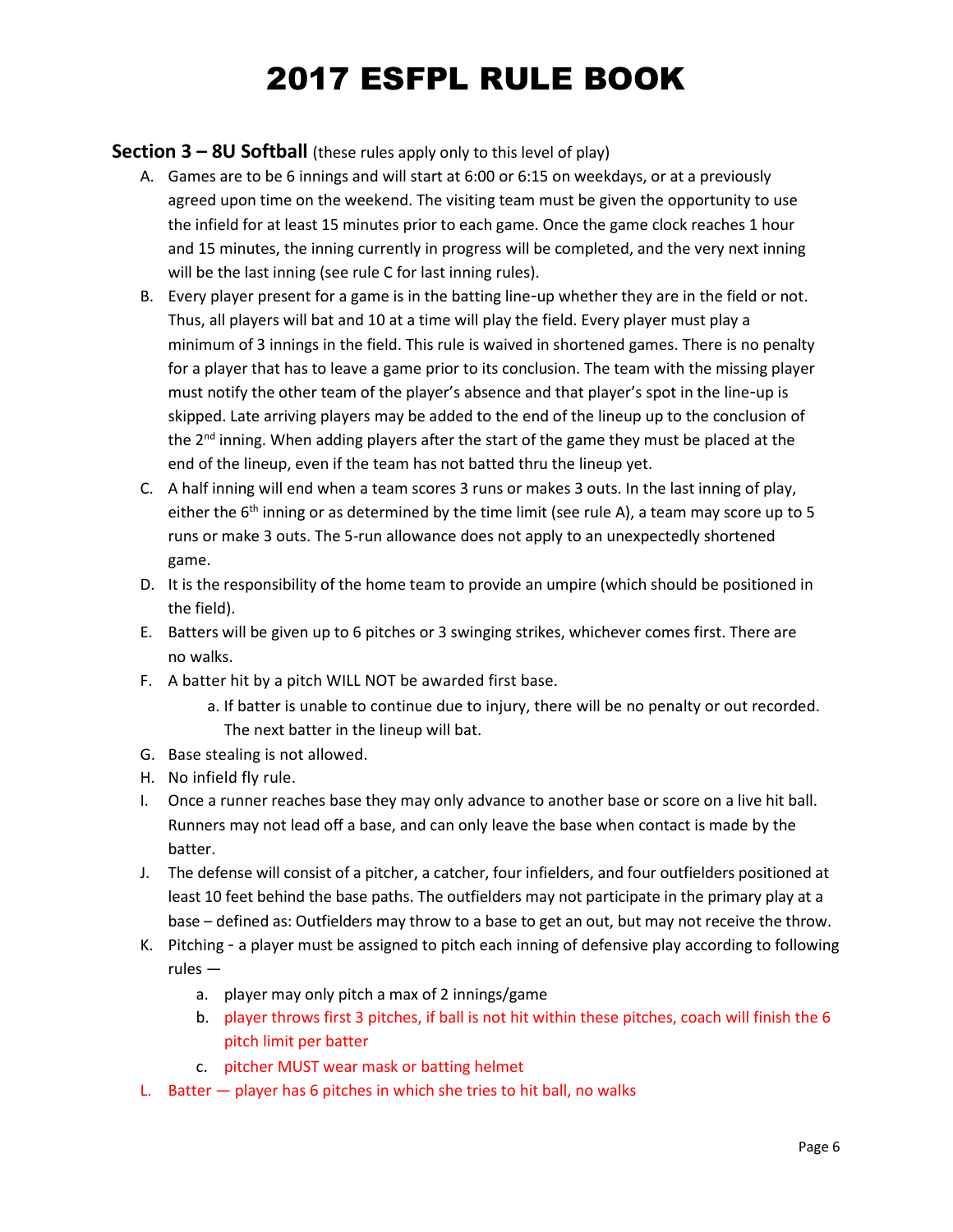- a. therefore, if ball is not hit by 6th pitch, the batter returns to the bench and an out is awarded
- b. however, batter gets an opportunity to stay batting if she fouls off the 6th or subsequent pitches

#### M. Coach—

- a. offensive coach
	- i. will be at the mound throughout his/her team's offensive inning,
	- ii. coach will backup pitcher when ball is thrown back to from catcher/defensive coach,
	- iii. coach will take over pitching duties after 3rd pitch,
	- iv. coach needs to pitch from within circle, but not necessarily from rubber,
	- v. coach must make every attempt to throw a line-drive, minimal arc pitch to his/her players
- b. defensive coach
	- i. will be placed behind the catcher during his/her team's defensive inning,
	- ii. coach will backup catcher and may pick up ball once the catcher has made an attempt to stop pitch
	- iii. coach will throw ball to offensive coach or pitcher
- N. Infield/Outfield
	- a. infield constitutes the field within and including the 60' base path
	- b. outfield constitutes any area beyond the 60' base path
	- c. runner may only run to next base if ball is hit into play
	- d. If ball is hit to the outfield, runners may continue running to the next base and any subsequent bases until the defensive team has possession of the ball in the infield.
	- e. outfielders may not cover any base
- O. When a throw from in the outfield reaches the infield and is possessed by any infielder, runners may not advance beyond the base they were heading towards. Even if there is multiple base runners, and a play is being made on another runner the other player may not advance as long as it remains in possession of that infielder.
- P. Free substitution of players in the field is allowed.
- Q. The Worth 11" Reduced Injury Factor (RIF) Level 1 SR11RYSA softball will be used as the game ball. No substitutions are allowed.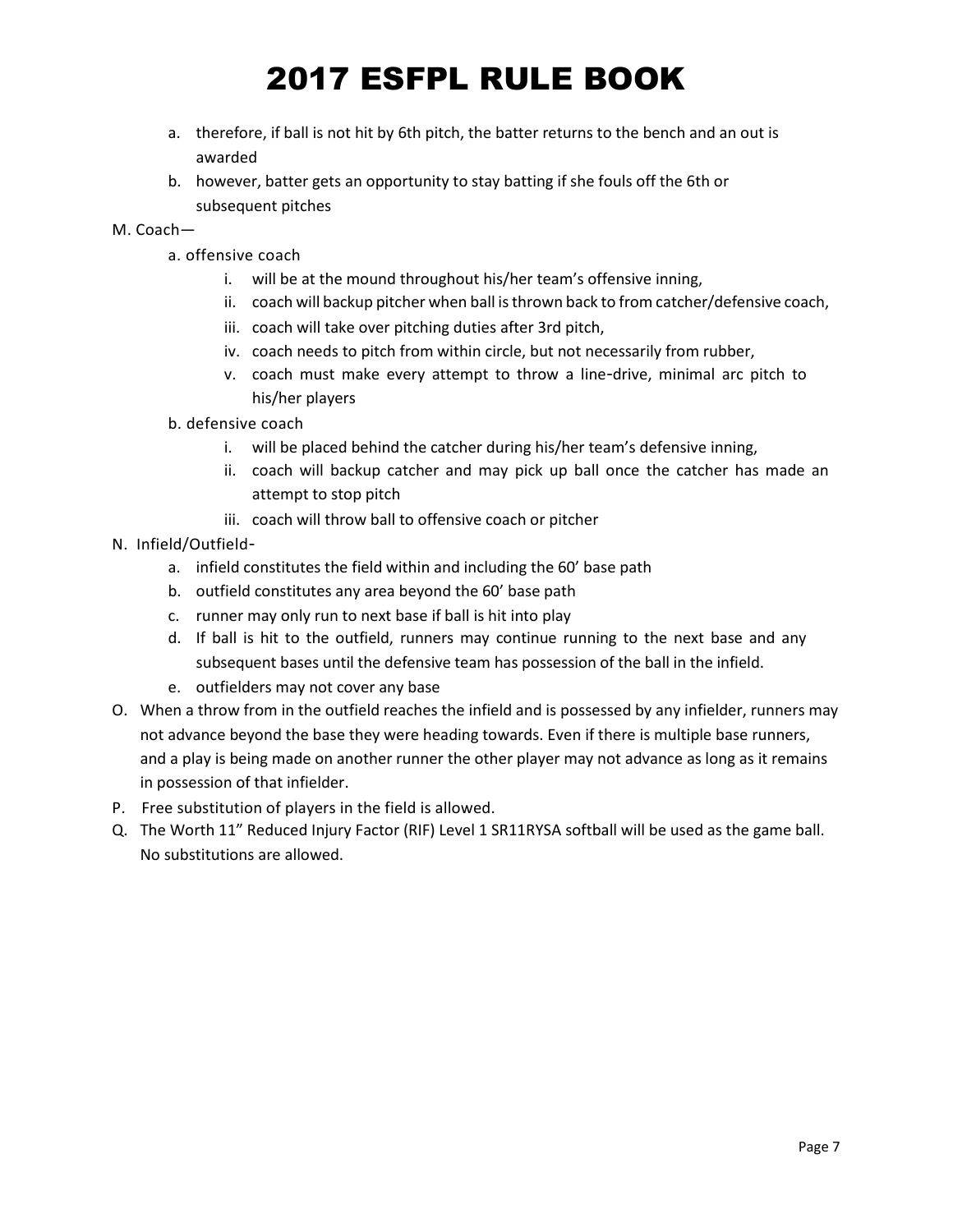### **Section 4 – 10U Softball** (these rules only apply to this level of play)

- A. Games are to be 6 innings and will start at 6:15 on weekdays, or at a previously agreed upon time on the weekend. The visiting team must be given the opportunity to use the infield for at least 15 minutes prior to each game. Once the game clock reaches 1 hour 30 minutes, the inning currently in progress will be completed, and the very next inning will be the last inning (see rule C for last inning rules).
- B. Every player present for a game is in the batting line-up whether they are in the field or not. Thus, all players will bat and 10 at a time will play the field. Every player must play a minimum of 2 innings in the field. This rule is waived in shortened games. There is no penalty for a player that has to leave a game prior to its conclusion. The team with the missing player must notify the other team of the player's absence and that player's spot in the line-up is skipped. Late arriving players may be added to the end of the lineup up to the conclusion of the  $2<sup>nd</sup>$  inning. When adding players after the start of the game they must be placed at the end of the lineup, even if the team has not batted thru the lineup yet.
- C. A half inning will end when a team scores 4 runs or makes 3 outs. In the last inning of play, either the  $6<sup>th</sup>$  inning or as determined by the time limit (see rule A), a team may score up to 8 runs or make 3 outs. The 8 run allowance does not apply to an unexpectedly shortened game.
- D. Paid ASA/USA umpires must be used for all games at this level. It is the home team's responsibility to pay the umpire and supply the game balls.
- E. Pitching
	- a. Pitching distance shall be 35'.
	- b. Pitchers may only pitch 3 innings per game.
		- i. Those innings do not need to be consecutive.
		- ii. A partial inning is considered a full inning.
			- 1. Defined as: if pitcher A has trouble in the first inning and can only get 1 out, and pitcher B is brought in to get the last 2 outs of that same inning, they both would be considered to have pitched 1 full inning even though only 1 inning was played so far.
	- c. After a pitcher has walked 3 batters in an inning and a  $4<sup>th</sup>$  walk count is reached in an
		- inning the hitting teams coach shall enter and finish pitching that at bat.
			- i. The coach must pitch from the pitching rubber.
			- ii. Coach must make every attempt to throw a line-drive, minimal arc pitch to the batters.
			- iii. The coach inherits the existing strike count, and the umpire continues to call strikes.
			- iv. The pitcher returns to the mound to pitch to the next batter, however if a walk count is reached again that inning the coach comes in to pitch again, and the process repeats itself until that inning is over.
			- v. When a new inning is started a pitcher must walk 3 batters again, and reach a 4th walk count again before the coach comes in again to pitch.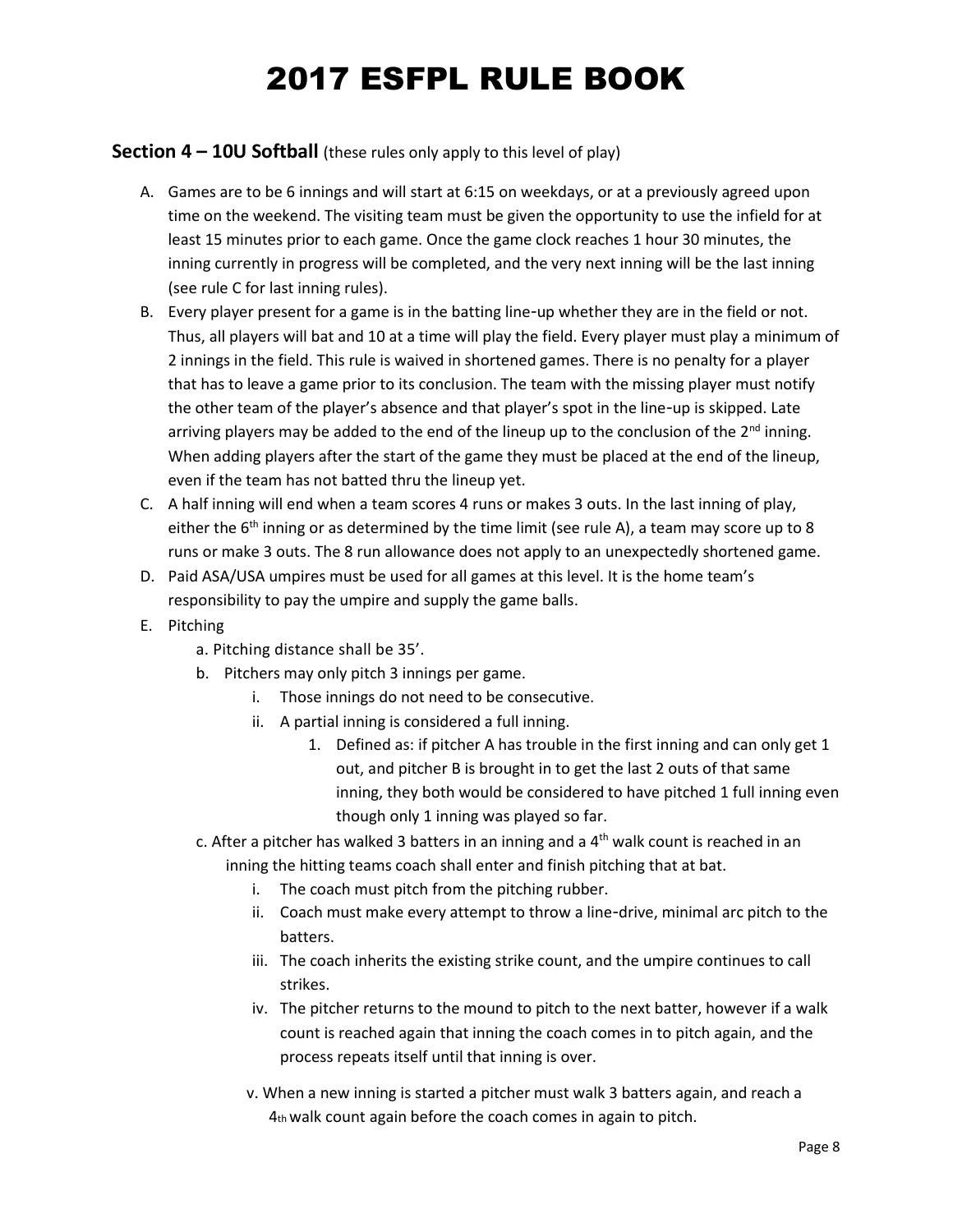- F. There is NO dropped  $3<sup>rd</sup>$  strike at this level.
- G. No infield fly rule.
- H. No catch and carry rule.
- I. Base Running:
	- a. Stealing will be allowed but is not continuous (only 1 base at a time), meaning if a batter is walked and  $2^{nd}$  base is open, the runner MAY NOT advance to  $2^{nd}$  on the walk.
	- b. Runners may only advance one base on an overthrow from an infielder (except catcher).
	- c. When an outfielder throws a BATTED ball in to the infield, runners MAY continue advancing until it is possessed by an infielder.
		- i. Once an infielder (except the catcher) possesses the ball thrown in from the outfield, then makes a throw in an attempt to get an out, the overthrow rule comes in to effect-- only ONE BASE is awarded on an overthrow by an infielder (except the catcher). The ball is then dead and play stops.
		- ii. If the catcher possesses the ball and decides to throw attempt to make an out at a base, the runner *will not advance on an overthrow by the catcher*.
	- d. Runners are allowed to steal home.
	- e. Base runners may not leave the base or take a lead until the ball has crossed home plate.
		- i. For the  $1<sup>st</sup>$  violation a team warning is issued.
		- ii. For all other violations, the runner is out dead ball, no play.
- J. The defense will consist of a pitcher, a catcher, four infielders, and four outfielders positioned at least 10 feet behind the base paths.
	- a. The outfielders may not participate in the primary play at a base. Defined as:
		- Outfielders may throw to a base to get an out, but may not receive the throw.
- K. Free substitution of players in the field is allowed.
- L. Intentional walks are allowed in such case a coach must call time out, and then the batter will automatically advance to  $1<sup>st</sup>$  base without being pitched to. (Dead Ball Rule)
- M. An 11" optic yellow softball with red stitch max compression 375 pounds 0.47 COR Leather ball will be used for all games. Synthetic material is not allowed.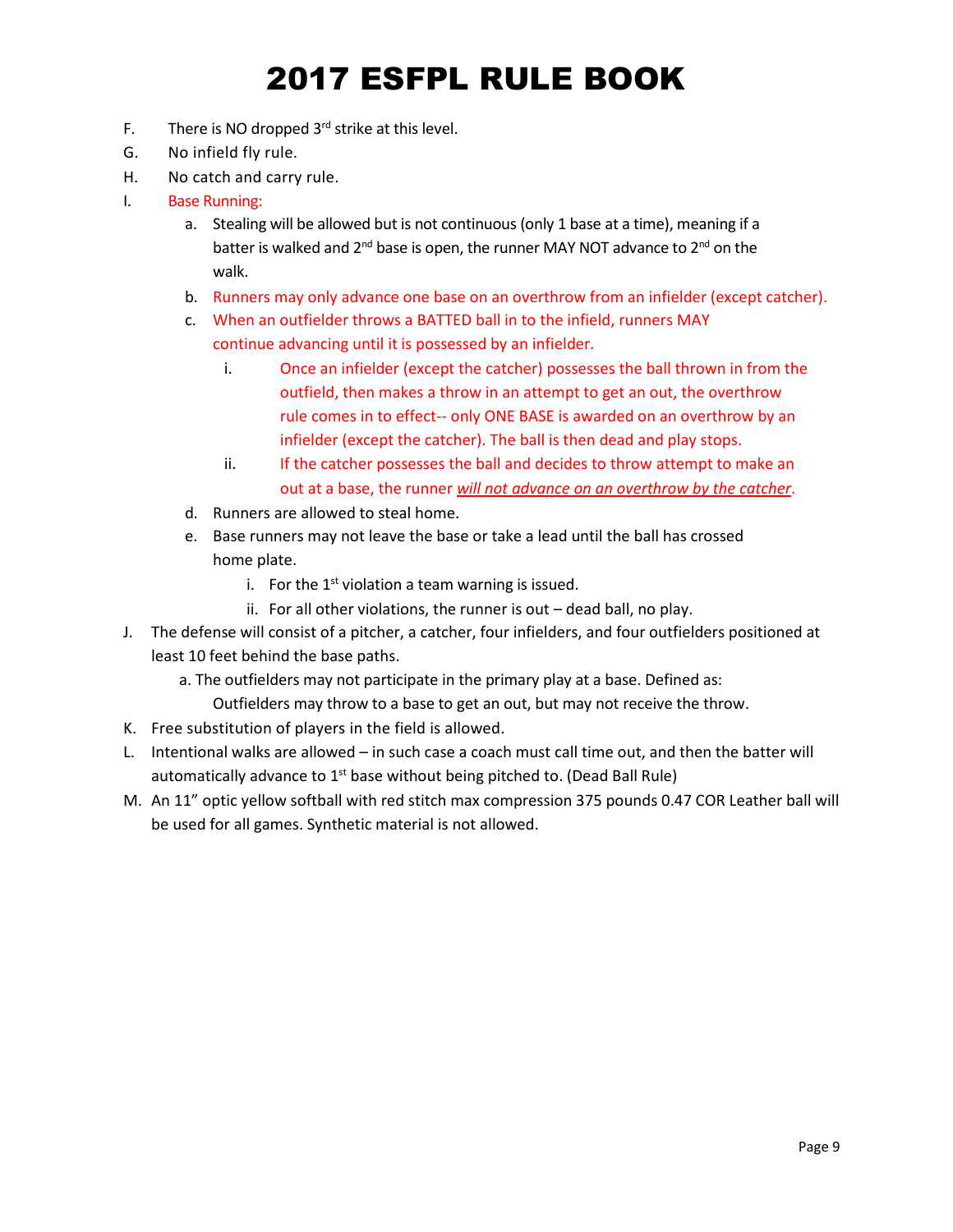### **Section 5 – 12u, 14u, & 18u softball** (these rules apply only to these age groups)

- A. Games are to be 7 innings and will start at 6:15 on weekdays, or at a previously agreed upon time on the weekend. The visiting team must be given the opportunity to use the infield for at least 15 minutes prior to each game. Once the game clock reaches 1 hour 30 minutes, the inning currently in progress will be completed, and the very next inning will be the last inning (see rule C for last inning rules).
- B. Every player who shows up for a game in uniform must play at least 2 full innings in the field and bat at least once. Exceptions to this would be injuries to a player either before or during a game, or a rain shortened game. In case of injuries to a player, a girl may re-enter the game providing no other players are eligible to play. This means that if all of your substitutes have already played their 2 innings and batted once, and a regular player is injured, a substitute may be brought back in to the game in the injured players batting position. Once a player is removed due to injury, she may not re-enter the game unless she has re-entry rights. If a coach, for either disciplinary or health reasons, determines he/she should not play a particular girl or girls in a game, he/she shall inform the opposing coach prior to the start of the game.
- C. A half inning will end when a team scores 5 runs or makes 3 outs. In the last inning of play, either the  $7<sup>th</sup>$  inning or as determined by the time limit (see rule A), a team may score unlimited runs or make 3 outs. The unlimited run allowance does not apply to an unexpectedly shortened game.
- D. Paid ASA/USA umpires must be used for all games at these levels (12u, 14u, and 18u). It is the home team's responsibility to pay the umpire and supply the game balls.
- E. Pitching distance shall be 40' for 12u & 14u. 18u shall pitch at 43'.
- F. Pitchers may only pitch 4 innings per game. Those innings do not need to be consecutive. Please remember that a partial inning is considered a full inning. In other words, if pitcher A has trouble in the first inning and can only get 1 out, and pitcher B is brought in to get the last 2 outs of that same inning, they both would be considered to have pitched 1 full inning even though only 1 inning was played so far.
- G. Dropped  $3<sup>rd</sup>$  strike is in effect.
- H. Infield fly rule is in effect.
- I. Catch and carry is in effect. If a batted fly ball is caught in bounds and carried out of bounds by the defensive player, the batter is out, the ball is dead and 1 base will be awarded to the base runners.
- J. Stealing will be allowed continuous to any base. Walking steals are allowed (This is when a batter walks and continues running to 2<sup>nd</sup> base, the key being continuous. If a runner stops at first, they must remain at  $1^{st}$  and cannot continue to  $2^{nd}$ ). Runners are allowed to steal home. Base runners may not leave the base or take a lead until the ball has been released from the pitcher's hand. For the  $1<sup>st</sup>$  violation a team warning is issued. For all other violations, the runner is out – dead ball no play.
- K. A team must field 10 players if available. When only 8 players are available the ASA/USA short-handed rule will be waived and the game may be played. If the team fielding 8 players